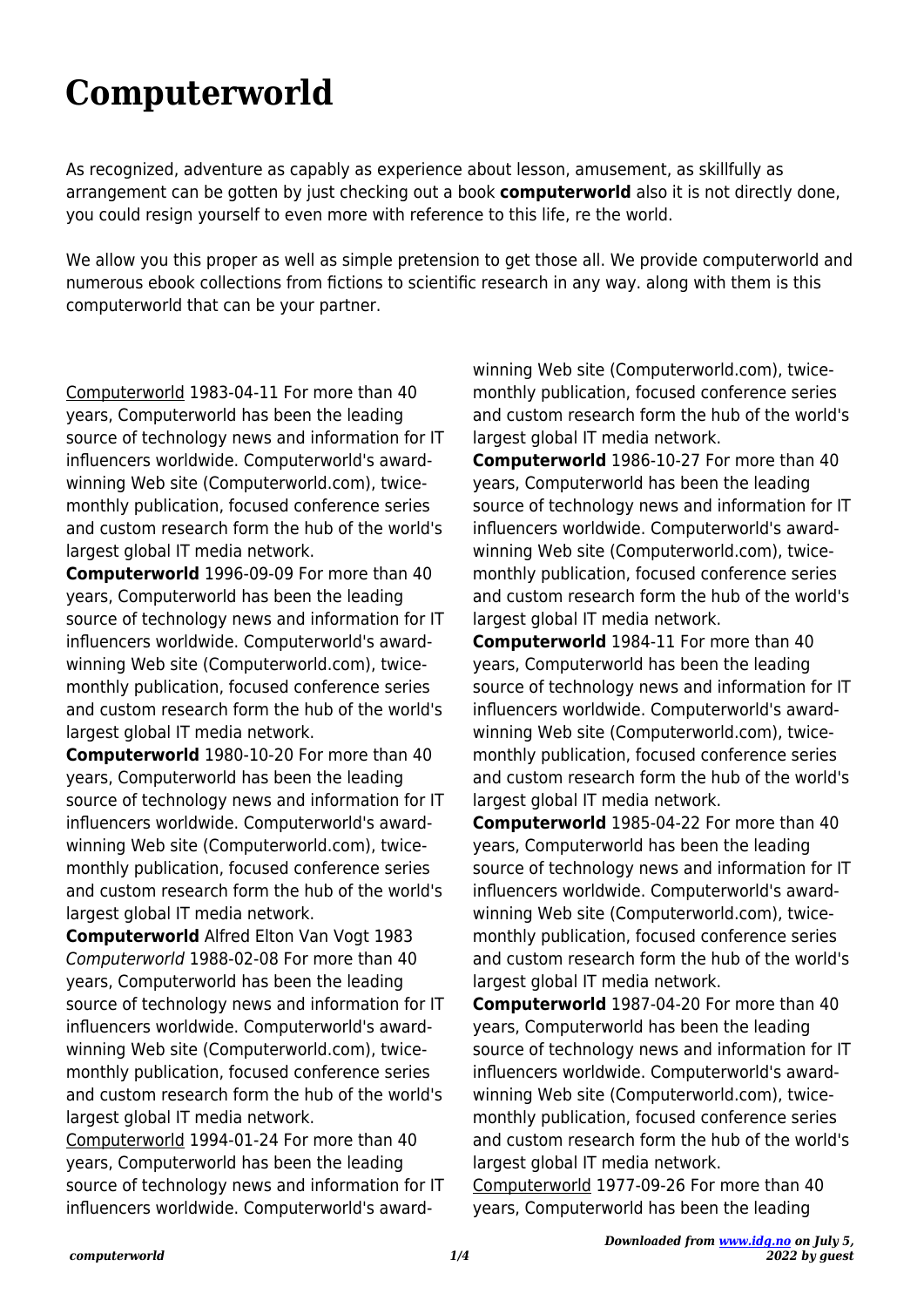source of technology news and information for IT influencers worldwide. Computerworld's awardwinning Web site (Computerworld.com), twicemonthly publication, focused conference series and custom research form the hub of the world's largest global IT media network.

**Computerworld** 2000-03-06 For more than 40 years, Computerworld has been the leading source of technology news and information for IT influencers worldwide. Computerworld's awardwinning Web site (Computerworld.com), twicemonthly publication, focused conference series and custom research form the hub of the world's largest global IT media network.

**Computerworld** 1978-04-17 For more than 40 years, Computerworld has been the leading source of technology news and information for IT influencers worldwide. Computerworld's awardwinning Web site (Computerworld.com), twicemonthly publication, focused conference series and custom research form the hub of the world's largest global IT media network.

**Computerworld** 2000-04-03 For more than 40 years, Computerworld has been the leading source of technology news and information for IT influencers worldwide. Computerworld's awardwinning Web site (Computerworld.com), twicemonthly publication, focused conference series and custom research form the hub of the world's largest global IT media network.

**Computerworld** 1983-07-11 For more than 40 years, Computerworld has been the leading source of technology news and information for IT influencers worldwide. Computerworld's awardwinning Web site (Computerworld.com), twicemonthly publication, focused conference series and custom research form the hub of the world's largest global IT media network.

**Computerworld** 1999-01-25 For more than 40 years, Computerworld has been the leading source of technology news and information for IT influencers worldwide. Computerworld's awardwinning Web site (Computerworld.com), twicemonthly publication, focused conference series and custom research form the hub of the world's largest global IT media network.

**Computerworld** 1973-08-29 For more than 40 years, Computerworld has been the leading source of technology news and information for IT influencers worldwide. Computerworld's awardwinning Web site (Computerworld.com), twicemonthly publication, focused conference series and custom research form the hub of the world's largest global IT media network.

Computerworld 1985-03-25 For more than 40 years, Computerworld has been the leading source of technology news and information for IT influencers worldwide. Computerworld's awardwinning Web site (Computerworld.com), twicemonthly publication, focused conference series and custom research form the hub of the world's largest global IT media network.

**Computerworld** 1985-07-22 For more than 40 years, Computerworld has been the leading source of technology news and information for IT influencers worldwide. Computerworld's awardwinning Web site (Computerworld.com), twicemonthly publication, focused conference series and custom research form the hub of the world's largest global IT media network.

**Computerworld** 1981-10-26 For more than 40 years, Computerworld has been the leading source of technology news and information for IT influencers worldwide. Computerworld's awardwinning Web site (Computerworld.com), twicemonthly publication, focused conference series and custom research form the hub of the world's largest global IT media network.

**Computerworld** 1982-06-07 For more than 40 years, Computerworld has been the leading source of technology news and information for IT influencers worldwide. Computerworld's awardwinning Web site (Computerworld.com), twicemonthly publication, focused conference series and custom research form the hub of the world's largest global IT media network.

Computerworld 1998-11-30 For more than 40 years, Computerworld has been the leading source of technology news and information for IT influencers worldwide. Computerworld's awardwinning Web site (Computerworld.com), twicemonthly publication, focused conference series and custom research form the hub of the world's largest global IT media network.

**Computerworld** 2001-12-10 For more than 40 years, Computerworld has been the leading source of technology news and information for IT influencers worldwide. Computerworld's awardwinning Web site (Computerworld.com), twicemonthly publication, focused conference series and custom research form the hub of the world's largest global IT media network.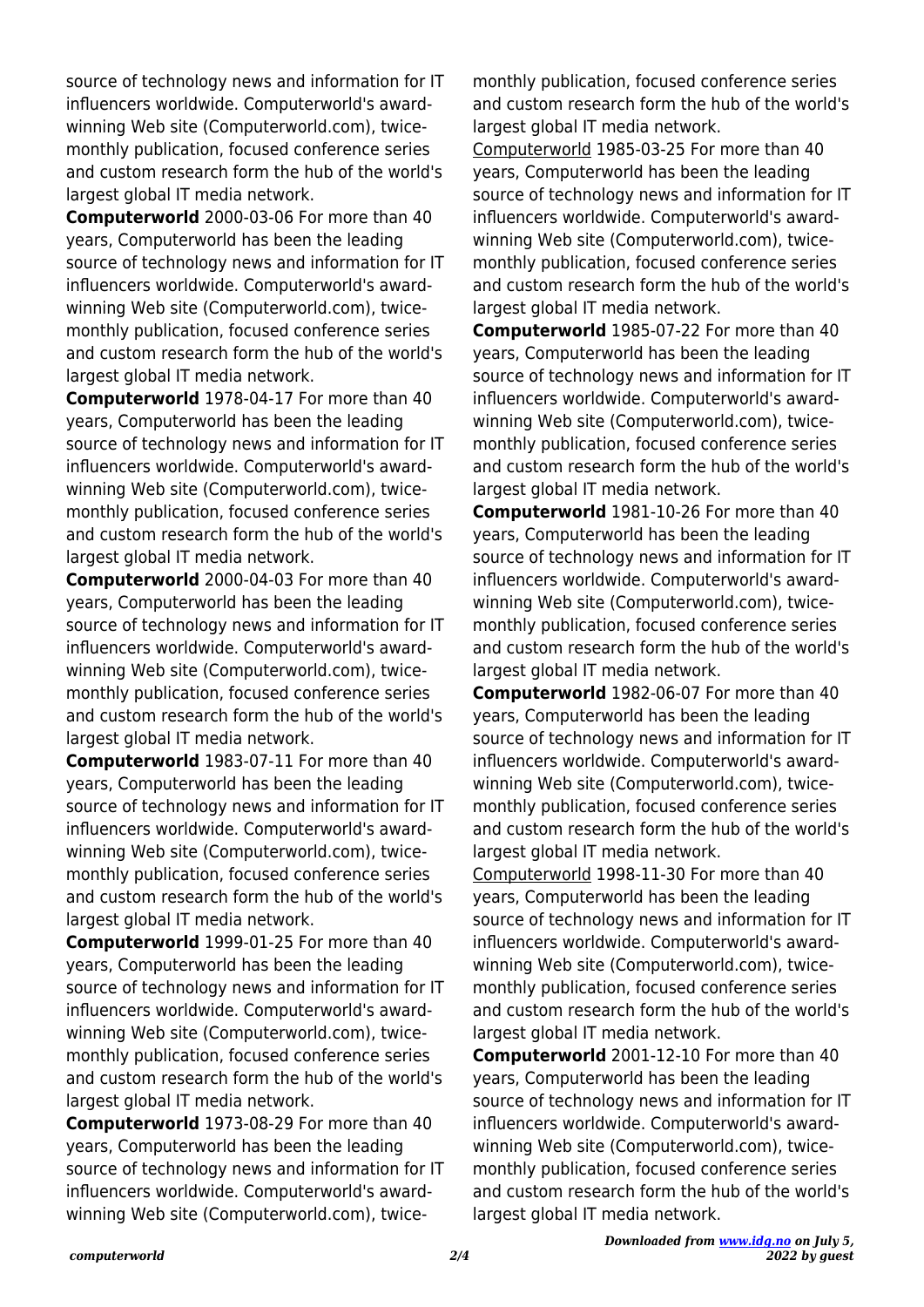**Computerworld** 1999-03-15 For more than 40 years, Computerworld has been the leading source of technology news and information for IT influencers worldwide. Computerworld's awardwinning Web site (Computerworld.com), twicemonthly publication, focused conference series and custom research form the hub of the world's largest global IT media network.

**Computerworld** 1984-05-21 For more than 40 years, Computerworld has been the leading source of technology news and information for IT influencers worldwide. Computerworld's awardwinning Web site (Computerworld.com), twicemonthly publication, focused conference series and custom research form the hub of the world's largest global IT media network.

Computerworld 1985-09-30 For more than 40 years, Computerworld has been the leading source of technology news and information for IT influencers worldwide. Computerworld's awardwinning Web site (Computerworld.com), twicemonthly publication, focused conference series and custom research form the hub of the world's largest global IT media network.

Computerworld 1985-10-07 For more than 40 years, Computerworld has been the leading source of technology news and information for IT influencers worldwide. Computerworld's awardwinning Web site (Computerworld.com), twicemonthly publication, focused conference series and custom research form the hub of the world's largest global IT media network.

Computerworld 1980-12 For more than 40 years, Computerworld has been the leading source of technology news and information for IT influencers worldwide. Computerworld's awardwinning Web site (Computerworld.com), twicemonthly publication, focused conference series and custom research form the hub of the world's largest global IT media network.

**Computerworld** 1987-03-02 For more than 40 years, Computerworld has been the leading source of technology news and information for IT influencers worldwide. Computerworld's awardwinning Web site (Computerworld.com), twicemonthly publication, focused conference series and custom research form the hub of the world's largest global IT media network.

Computerworld 1982-03-15 For more than 40 years, Computerworld has been the leading source of technology news and information for IT influencers worldwide. Computerworld's awardwinning Web site (Computerworld.com), twicemonthly publication, focused conference series and custom research form the hub of the world's largest global IT media network.

**Computerworld** 1986-01-13 For more than 40 years, Computerworld has been the leading source of technology news and information for IT influencers worldwide. Computerworld's awardwinning Web site (Computerworld.com), twicemonthly publication, focused conference series and custom research form the hub of the world's largest global IT media network.

**Computerworld** 1999-08-16 For more than 40 years, Computerworld has been the leading source of technology news and information for IT influencers worldwide. Computerworld's awardwinning Web site (Computerworld.com), twicemonthly publication, focused conference series and custom research form the hub of the world's largest global IT media network.

**Computerworld** 1993-06-21 For more than 40 years, Computerworld has been the leading source of technology news and information for IT influencers worldwide. Computerworld's awardwinning Web site (Computerworld.com), twicemonthly publication, focused conference series and custom research form the hub of the world's largest global IT media network.

**Computerworld** 1988 For more than 40 years, Computerworld has been the leading source of technology news and information for IT influencers worldwide. Computerworld's awardwinning Web site (Computerworld.com), twicemonthly publication, focused conference series and custom research form the hub of the world's largest global IT media network.

Computerworld 1980-05-05 For more than 40 years, Computerworld has been the leading source of technology news and information for IT influencers worldwide. Computerworld's awardwinning Web site (Computerworld.com), twicemonthly publication, focused conference series and custom research form the hub of the world's largest global IT media network.

**Computerworld** 1993-08-23 For more than 40 years, Computerworld has been the leading source of technology news and information for IT influencers worldwide. Computerworld's awardwinning Web site (Computerworld.com), twicemonthly publication, focused conference series